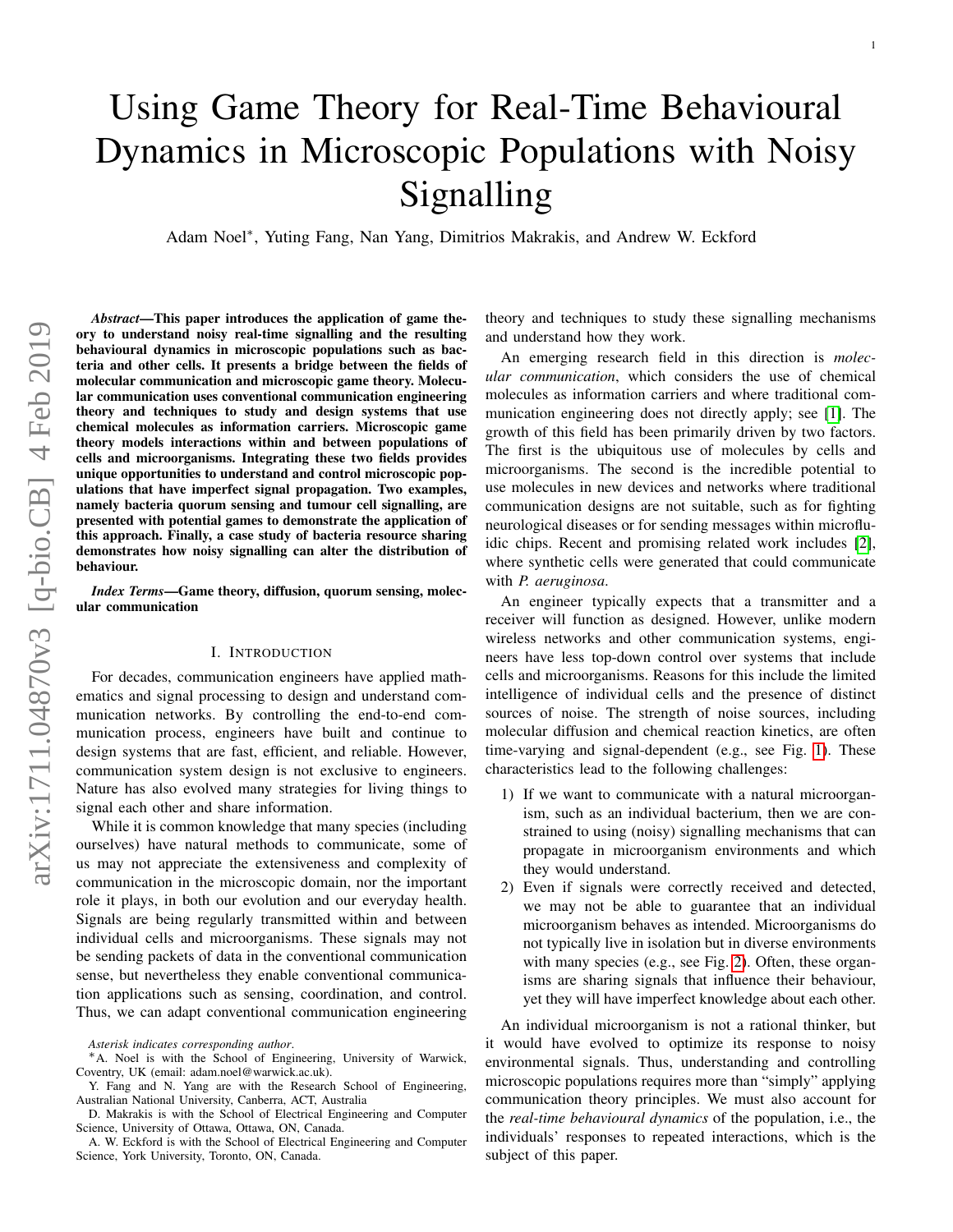

<span id="page-1-0"></span>Fig. 1. Noisiness of a diffusion wave. Even in a stable uniform environment without obstacles or chemical reactions, molecular diffusion is a noisy process. The distribution of molecules observed versus time at some distance from an instantaneous point release of molecules is shown. The colour bar on the right is the legend for the distribution values, which add up to 1 for each sampling time. The observed diffusion signal has a variance that is proportional to the time-varying strength of the expected signal (solid white line).



<span id="page-1-1"></span>Fig. 2. Signalling in a diverse microscopic environment. Microscopic environments can be home to many different species, including animal cells (Type A) and bacterial cells (Types B and C). Different phenotypes (variations) also express different observable traits (e.g., different shades of cell type B). Cells of the same species commonly communicate with each other (arrows with solid lines), but cross-species communication is also very common, whether intended or not (arrows with dashed lines). Many examples are reviewed in [\[3\]](#page-9-2).

The need to predict and control behavioural dynamics suggests the application of *game theory* [\[4\]](#page-9-3). Game theory is a tool for understanding the interactions between rational *players* whose actions (i.e., *strategies*) are influenced by their perceived gains (i.e., *payoffs*). Unlike conventional optimization, game theory models how players adjust their behaviour in response to the behaviour (or *anticipated* behaviour) of other players. For example, in the classical *Prisoner's Dilemma*, two criminals have an incentive to testify against each other, even though the global optimum is for neither of them to testify. Game theoretic models are usually described in terms of strategies and decisions, but they are also applicable (and arguably more so) to microbial populations, even though they are not "rational" beings. This is precisely because their behaviours are driven by evolution and responses to external signals; see [\[5\]](#page-9-4).

This paper serves as an introduction for applying game theory to behavioural dynamics in microscopic environments with noisy signalling. We propose integrating the ideas of game theory for microorganisms with the communication engineering approach from molecular communication. The existing applications of game theory have generally focused on evolution and not accounted for the imperfect propagation of physical signals. Studies of molecular communication have focused on stochastic signal propagation but have not considered behavioural dynamics. This paper seeks to bridge this gap and demonstrate that unique insights and engineering opportunities can result.

We focus on two systems as examples and propose real-time games for these systems. Specifically, we consider quorum sensing by bacteria and signalling by cancer cells. Finally, we use bacteria signalling as a case study and present a corresponding model for the payoffs to individual bacteria. The model extends our preliminary work in [\[6\]](#page-9-5) to show that a higher population density encourages cooperation but that selfish bacteria can also succeed in a dense environment if there are cooperating bacteria to support them. Related work in this area, which did not consider the *control* of behavioural dynamics, includes [\[7\]](#page-9-6)–[\[9\]](#page-9-7). In [\[7\]](#page-9-6), bacteria decide whether to form links with other bacteria and share resources. In [\[8\]](#page-9-8), two transmitters either compete or cooperate when sending molecules to a common receiver. In [\[9\]](#page-9-7), experiments were designed to show that cooperation can be favoured by increasing bacteria population density. Cooperation between bacteria for carrying information is also considered in work including [\[10\]](#page-9-9).

Beyond this paper, our long term objective is to design systems that use chemical signalling, where we can predict and control behaviour between autonomous devices. If we can understand the system as a game, then we can ask how to modify the game in order to achieve a desired result. For example, we could seek how to maintain a healthy system state, how to mitigate disease, or how to efficiently allocate resources for effective signalling. For the bacteria signalling case study considered in this work, we could ask how to facilitate cooperation (e.g., if the bacteria being modelled are healthy for the human body) or how to encourage selfishness (e.g., if the bacteria are infectious).

The remainder of this paper is organized as follows. In Section [II,](#page-2-0) we summarize existing examples of games and game-theoretic analysis in microbial systems. These games highlight the relevance of real-time behavioural dynamics to competition and cooperation. In Section [III,](#page-2-1) we identify the unique game properties that apply to real-time behavioural dynamics in these environments. In Section [IV,](#page-3-0) we demonstrate the potential to study and control real-time behavioural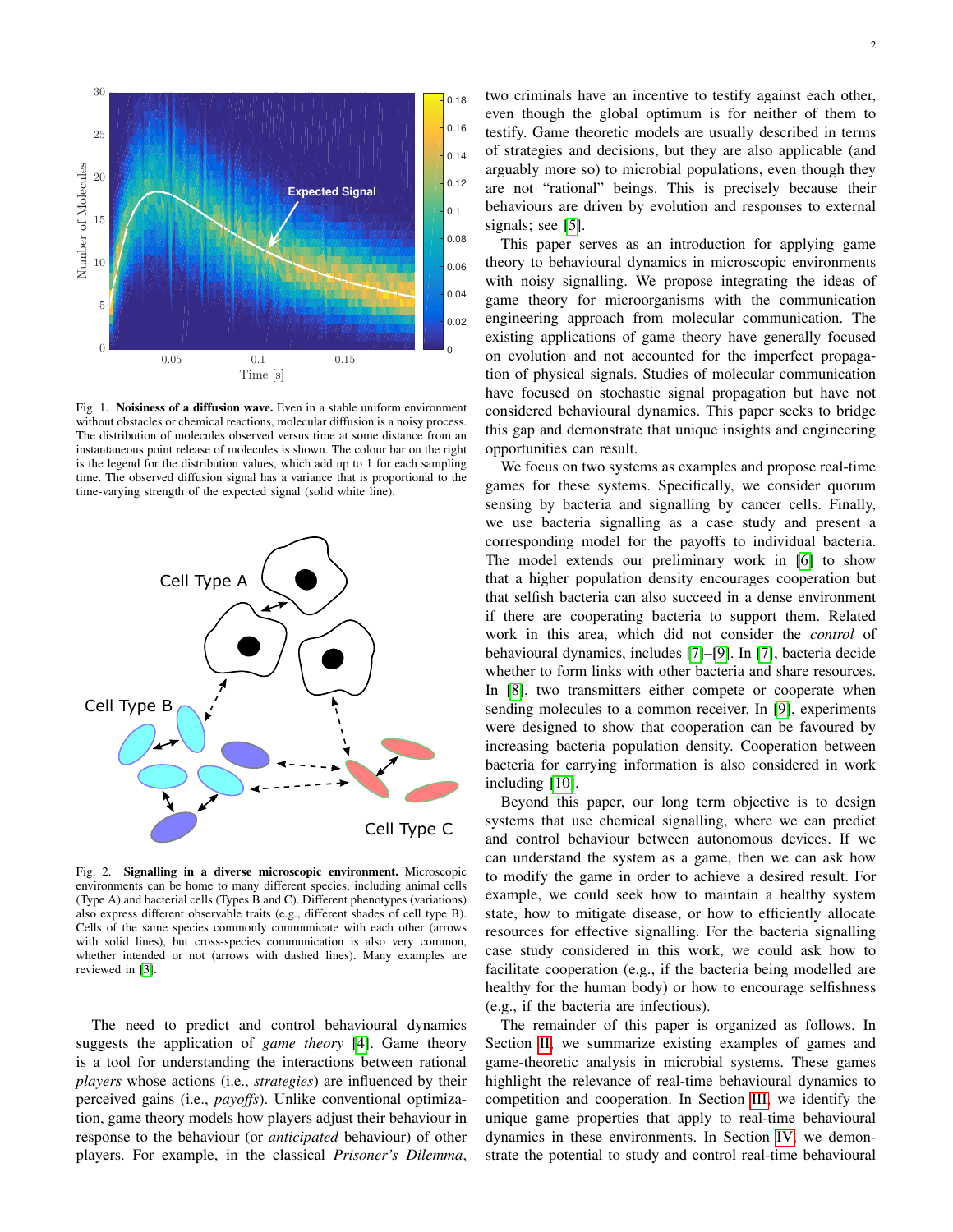dynamics through examples of bacteria quorum sensing and cancer cell signalling. We study bacteria signalling as a case study in Section [V,](#page-5-0) and conclude in Section [VI.](#page-7-0)

# II. MICROSCOPIC SYSTEM DYNAMICS

<span id="page-2-0"></span>Now we briefly discuss examples of game theoretic applications and related analysis in microscopic systems. These examples demonstrate progress in understanding the complex and dynamic interactions within and between microbial populations, and enable us to draw inspiration to control the realtime dynamics of such populations when they rely on noisy signalling.

Generally, microbial environments are both diverse and dynamic; they are often home to multiple species, including bacteria and animal cells, and their populations can migrate and evolve both spatially and temporally. There are many examples of "games" where the players are living cells that compete or cooperate with each other. A common refrain in [\[5\]](#page-9-4) is the importance of spatial heterogeneity; a homogeneous model might predict that only a single behaviour survives, whereas non-uniform spatial distributions can also lead to system stability by providing suitable *local* interactions, i.e., the best behaviour for an individual cell depends on the actions of its immediate neighbours. We now consider some examples.

#### *A. Metabolic Games*

There are different metabolic pathways for breaking down sugars into usable energy, including respiration and fermentation. These pathways have different effective rates and different efficiencies (e.g., fermentation is faster but less efficient). We can view a cell's pathway as its strategy, and it is possible for a cell to switch pathways or use multiple pathways simultaneously. [\[5\]](#page-9-4) reviewed games that sought to understand why different pathways have evolved and how different pathways can be maintained within a stable population. For example, it has been shown that fermentation can be favoured in a spatially homogeneous environment; each individual benefits by consuming sugar as fast as it can. However, by accounting for local interactions, it can be shown why and how a mixed population of fermenters and respirators can coexist.

#### *B. Tumor Growth*

Recent research has used evolutionary game theory to understand the growth and progression of malignant tumours. [\[5\]](#page-9-4) reviewed games that modelled competition between healthy and tumour cells, and between different types of tumour cells. For example, a tumour can grow by having an equilibrium between cells that are more effective at dividing and cells that are more effective at moving.

In addition to metabolic games and tumour growth, [\[5\]](#page-9-4) considers how different variations of the same species take turns dominating a population, how different species cooperate to break down resources, and how cells send information with pheromones. The sensitivity to spatial heterogeneity in all of these cases suggests that molecular communication analysis (which models noisy signal propagation between individuals) is relevant for microscopic populations.

## *C. Quorum Sensing*

A common mechanism for real-time local coordination amongst bacteria is quorum sensing (QS). In QS, each bacterium both releases and detects signalling molecules to estimate the population density. When the density is sufficient, the bacteria initiate collaborative actions, such as biofilm formation. These actions require more effort from each bacterium but can lead to a greater payoff for the community (i.e., a higher chance of survival; see [\[11\]](#page-9-10)). Furthermore, the study of QS has applications beyond bacteria. For example, [\[12\]](#page-9-11) drew analogies between QS and the behaviour of tumours.

Generally, QS mechanisms can be quite complex. [\[3\]](#page-9-2) described many non-trivial signalling and behavioural dynamics associated with QS, including the use of multiple types of molecules, crosstalk between different species (see Fig. [2\)](#page-1-1), and eavesdropping by cells that do not release signalling molecules. There are opportunities to model these scenarios as games (as we also discuss later in this paper), and also to draw inspiration from communication engineering concepts such as network security and mitigating interference. Work that has analysed signalling between bacteria as a game includes [\[7\]](#page-9-6), [\[13\]](#page-9-12). [\[7\]](#page-9-6) studied the formation of links between pairs of bacteria as a repeated game and whether a colony of connected bacteria could form. [\[13\]](#page-9-12) presented a cooperation game that accounts for costs associated with cooperation and signalling molecule generation. Existing analysis does not tend to model physical molecular signals and their stochastic signalling dynamics, although they have been identified as important factors to drive heterogeneity in microbial infections; see [\[14\]](#page-9-13).

#### <span id="page-2-1"></span>III. PROPERTIES OF REAL-TIME MICROSCOPIC GAMES

By focusing on the *control* of *real-time* behaviour under *noisy* signalling, our proposed game theoretic approach has features that are distinct from existing analysis of microscopic systems. Here, we highlight both the unique properties of the game theoretic components and the differences in how solutions could be obtained.

# *A. Players*

Microorganisms qualify as players, even though they are not rational decision-makers. While many games in biology are modelled at the population level, microscopic games that account for local interactions require that the game be modelled at the level of individual cells. This was also needed for the spatially heterogeneous games reviewed in [\[5\]](#page-9-4). Furthermore, due to the limited intelligence of the individual microorganisms and the impact of information uncertainty due to noisy signalling via stochastic reaction-diffusion, we are interested in games with players that have *imperfect real-time* information about each other. For example, a microorganism will most likely not know the precise number of players nor the actual behaviour of each player (information via cell signalling may be limited to only a few bits; see [\[15\]](#page-9-14)). This is especially true when the population changes, e.g., players enter or leave via motility, cell division, and death. We also seek to manipulate the propagation of the molecular communication signals so that we can tune the perceived information and control the players.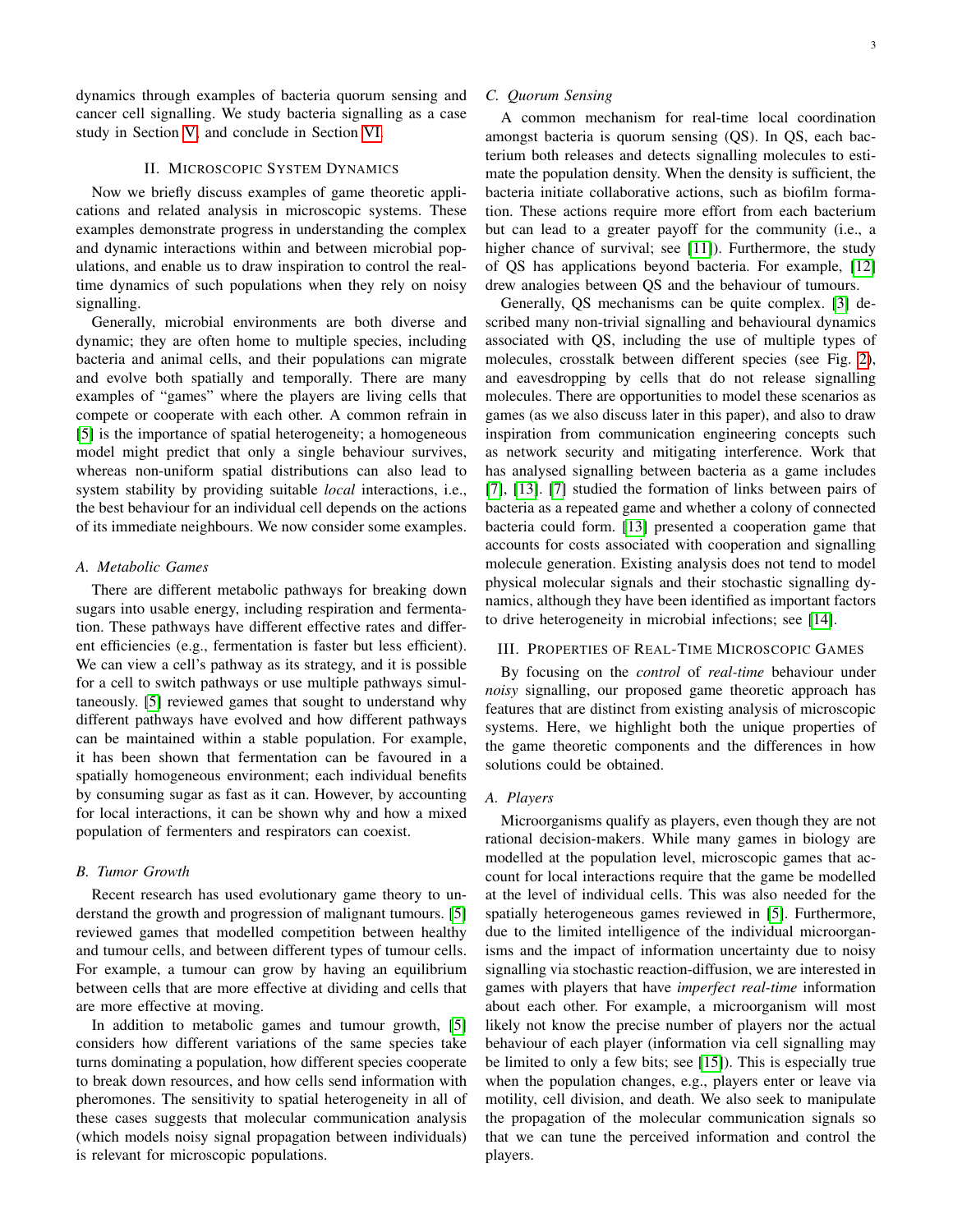# *B. Strategies*

In biological systems, individual players are typically treated in aggregate and one describes the distribution of strategies in a population, e.g., what fraction is cooperating and what fraction is cheating. For microscopic games, we should also consider the spatial distribution of strategies, as emphasized in [\[5\]](#page-9-4). Additionally, to be *real-time*, we seek to model the dynamics of *individual* behaviour, where a player might change its behaviour due to its ongoing (but noisy) assessment of the environment. Individual dynamics are common in general game theory (as *repeated games*; see [\[16\]](#page-9-15)). However, microscopic game theory problems usually assume that a player's behaviour is fixed and variations are only achieved in future generations via mutations. Part of the novelty of our approach is having a game where a microscopic player's strategy can change *within its lifetime*.

#### *C. Payoffs*

As in existing microscopic games (and in games more generally), the payoffs in our approach are the net rewards that players receive as the outcome of the game, as a function of the strategies of all of the players. Whereas a player's strategy depends on *perceived* information about the system, which can be incorrect, the payoffs depend on the *actual* current system state. Nevertheless, to be relevant to our approach, a suitable payoff model should include the following:

- 1) Accommodate the spatial distribution of players. For example, the reward for a player that is adjacent to a cheater may be less than that for a player that is surrounded by cooperators.
- 2) Vary with time, both to model the temporal behaviour of the players, and also to account for a dynamic environment. For example, the players may consume a resource that depletes and replenishes over time.
- 3) Impose a cost on a player *changing* its behaviour. Obviously, different behaviours should have different costs (e.g., cooperation is generally modelled to be more resource intensive than cheating). However, it is also reasonable for a player to spend resources in order to switch from one behaviour to another. For microorganisms, this could be represented as the time and energy needed to alter gene expression.
- 4) Be tunable. We seek to control the environment by altering the cost or the reward for particular behaviours. For example, we might seek to make cooperation more expensive in order to prevent the formation of a biofilm.

#### *D. Solutions*

Most biological games, including microscopic games, are studied using evolutionary game theory; see [\[4\]](#page-9-3), [\[5\]](#page-9-4), [\[16\]](#page-9-15). This means that the solution of interest is the Evolutionarily Stable Strategy (ESS), which is a distribution of strategies that remains stable over generations of players. This framework is consistent with a model where a player's behaviour is fixed over its lifetime.

For us to consider real-time games between dynamic microscopic players, the similar but distinct *Nash Equilibrium* (NE) framework is more appropriate. When a NE is achieved, no player can benefit by changing its strategy (unless, of course, the game itself changes). Thus, from the context of solutions, we are interested in how we could guide a microbial population towards a particular NE or how we could convert a desired system state into a NE. For example, if the conditions leading to the formation of a tumour was a NE, then we might seek to prevent this NE by making the requisite cooperation between cancer cells a non-equilibrium state.

## <span id="page-3-0"></span>IV. SAMPLE APPLICATIONS OF GAME THEORY AND MOLECULAR COMMUNICATION TO MICROORGANISMS

In this section, we consider two practical systems where we seek to integrate game theory and molecular communication to control behavioural dynamics in microscopic populations. For each system, we describe example games with both one and multiple species. The first system considers quorum sensing to achieve cooperation within a bacterial population. We completed a preliminary study of this scenario with a simple resource sharing game in [\[6\]](#page-9-5), and we extend this model as a case study in Section [V.](#page-5-0) The second system considers signals from tumour cells and their interactions with healthy tissue and the immune system. The two systems demonstrate the breadth of opportunities for integrating stochastic signal propagation with game theory. Game theory enables us to model complex interdependent behaviour, and molecular communication analysis enables us to describe the imperfect local information due to stochastic signal propagation.

## *A. Application 1: Bacteria Signalling*

We are particularly inspired by QS as an implementation for communication between bacteria and are interested in its influence on real-time behaviour. For the first example, we consider a resource sharing game where the players are all members of the same QS population, and then an eavesdropping game with multiple species where only one population uses QS signals. Study of the corresponding models might lead to improved strategies for combating antibiotic resistance or improving the health of essential bacterial communities.

*1) Resource Sharing Game:* Consider a resource sharing game where bacteria consume a common resource (e.g., food) and they could work together to access the resource. For example, the bacteria could cooperate to coordinate an attack on a larger organism or to optimize nutrient extraction via cross-feeding (see [\[5\]](#page-9-4)). In QS, each bacterium estimates the size of the population. We are interested in how the uncertainty in the population (both size and state) affects the dynamics of the population. If we assume that all bacteria behave in their own interest, then any individual bacterium would only commit the additional resources necessary for cooperation if it would benefit from doing so, or if it "*believes*" that it would benefit.

We considered a very simple model of this game in [\[6\]](#page-9-5), which included only some of the distinctive game properties identified in this paper, and extend the model as a case study in Section [V.](#page-5-0) The results in [\[6\]](#page-9-5) suggested that uncertainty in the size and behaviour of the rest of the population can overcome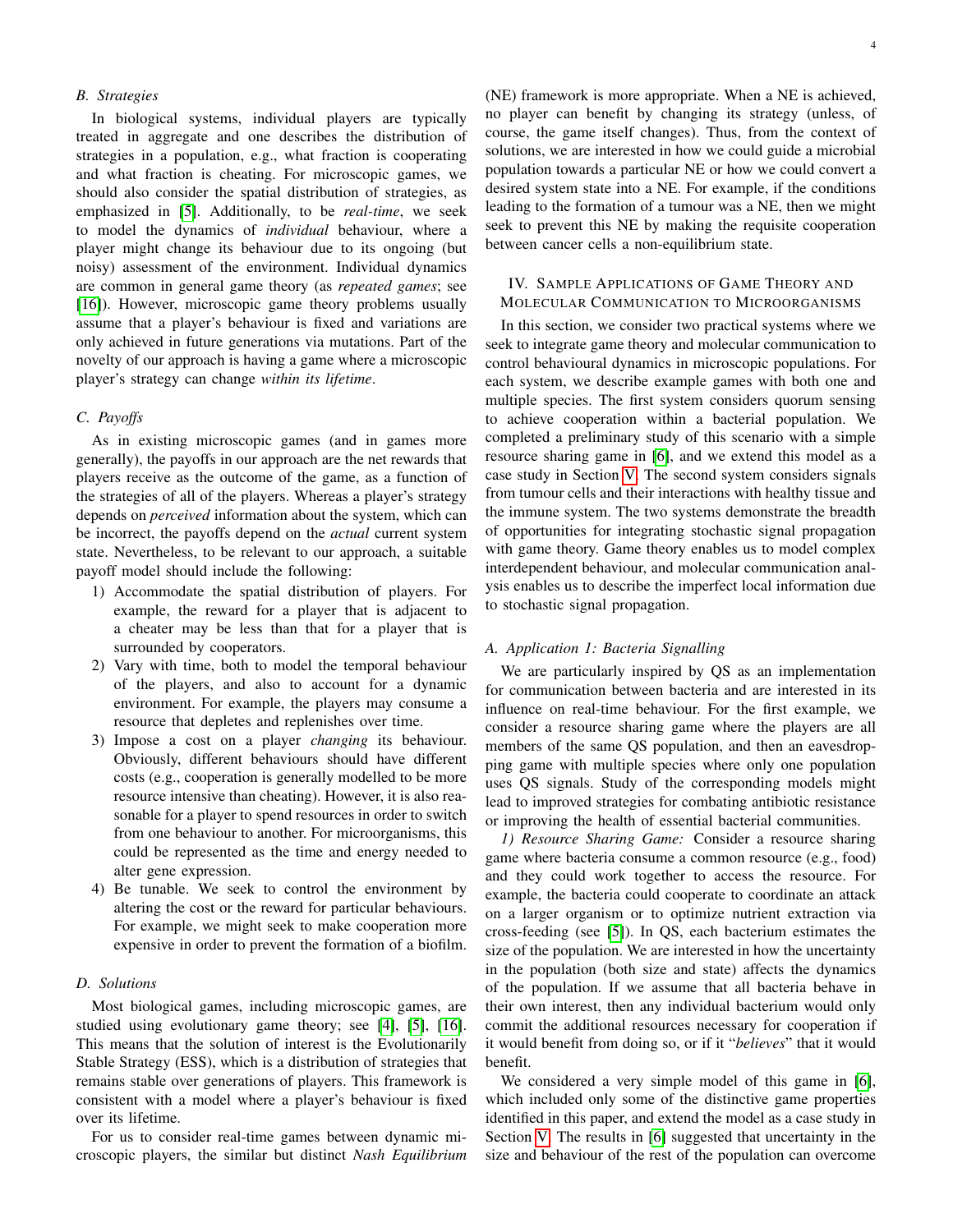a lack of explicit coordination and lead to cooperation. In Section [V,](#page-5-0) we add features to make the model more practical. In particular, the payoffs depend on the local number of bacteria and their behaviour, less information is available for bacteria to infer the state of the population, and conditions are established for bacteria to win or lose (i.e., succeed or die).

In other variations of this game, some bacteria might not fully participate in the resource sharing process, either by never releasing QS molecules or never cooperating. These actions make them "free-riders" of any benefit from the cooperating population. This has been observed experimentally in mutants with no QS mechanism in [\[17\]](#page-9-16), and is particularly beneficial to a free-rider if the cost to transmit the QS signal or the cost to cooperate is expensive. A bacterium can still benefit from cooperation if there are still enough bacteria cooperating in the quorum. However, the population estimation will be perturbed and if there are too many free-riders then the bacteria that are still signalling are wasting energy. Open questions include (1) whether game theory can enable us to predict a stable number of free-riders, and (2) whether mechanisms exist to prevent too many bacteria from free-riding.

*2) Inter-Species Eavesdropping Game:* As we noted previously, QS can include signalling between different species and enable one population to eavesdrop on another. For example, [\[3\]](#page-9-2) discussed how bacteria such as *E. coli* and even animals such as *C. elegans* do not generate QS signals but can intercept them from other species. Through "silent" observation, *E. coli* can mount "stealth attacks" on hosts and *C. elegans* can be both attracted to food sources and repelled by pathogens. With these examples in mind, we can consider a game where the QS bacteria have to also decide the strength of their QS signals. A stronger signal can make achieving cooperation more reliable but at the cost of making detection by other populations easier. The members of the eavesdropping population have to decide whether the noisy QS signal is sufficient to take action against the QS bacteria population. Parameters of interest include the size and proximity of these populations, as these would influence the reliability of the signals as well as the payoffs. We can consider whether the bacteria could be manipulated to make them easier to detect and whether the eavesdropping population can adjust its sensitivity to the QS signal to avoid taking action and wasting energy when it is unnecessary. operating copulation. This has been observed specifically the member of the case of the case of the case of the case of the case of the case of the case of the case of the case of the case of the case of the case of the c

#### *B. Application 2: Tumor Cell Signalling*

Our next application considers a more diverse environment that includes cancer cells, healthy cells, and immune system cells. Cancerous tumours are groups of cells that undergo abnormal growth and can invade surrounding tissue. They can eventually metastasise and spread throughout the body, at which stage they are very difficult to treat. Thus, we are particularly interested in the formation and behaviour of premalignant tumours. For this application, we consider a diffusion control game that is played by the tumour cell population, and then a more complex game where we add the immune system cells as players. The proposed games use signalling and decision-making at the cellular level to gain



<span id="page-4-0"></span>Fig. 3. Signalling by tumour cells. Cancer tumour cells (shaded) are capable of manipulating nearby healthy tissue cells (white) to produce infrastructure that protects the tumour and shields it from detection by the immune system. The signalling by the tumour to the tissue (represented by arrows with dashed lines) results in a environment that has similarities to that achieved by bacteria communities that create biofilms; see [\[12\]](#page-9-11).

*1) Diffusion Control Game:* Tumours are more than just cells that grow and divide without restraint; they are complex communities that signal among themselves and with the surrounding environment. As we previously noted, [\[12\]](#page-9-11) observed that evolutionary strategies used by bacteria can also be identified within tumours. For example, when bacteria create a biofilm, they increase their resistance to external threats such as antibiotics but this also reduces the intake of nutrients and oxygen. Tumour cells undergo a similar trade-off when they stimulate surrounding cells to both produce more extracellular matrix and increase their metabolic rates, which simultaneously reduces access of molecules to the tumour via diffusion (which reduces the ability of the immune system to identify the cancerous cells via antigens) while maintaining energy needs (see Fig. [3\)](#page-4-0).

Along this direction, we could model tumour growth as a diffusion control game where tumour cells choose whether to stimulate the surrounding tissue, i.e., whether to reduce the diffusion rate (which reduces the ambient nutrient levels but decreases the chance of detection by the immune system). The player model could include a tumour cell's uncertainty about its population size and its own location in the tumour relative to the surrounding tissue. These parameters could be estimated via molecular communication, i.e., inferred from the concentrations of molecules in the vicinity of the player. The payoff model could include the cost of signalling to the tissue while showing the expected trade-off between detectability and access to nutrients. This game could help us understand and mitigate the conditions where healthy tissue supporting the tumour is an attainable NE, for example by increasing the cost needed to reliably communicate with the healthy tissue.

*2) Competition with Immune System:* We can extend the diffusion control game by adding the immune system, which provides both adaptive and innate protection against external threats; see [\[18\]](#page-9-17). An initial game theoretic model in this direction could consider the energy costs associated with building an adaptive immune response versus the response's capacity to detect and fight cancer before a tumour can metastasise. The dynamics of this model would include (1) determining the number of adaptive cell players to respond to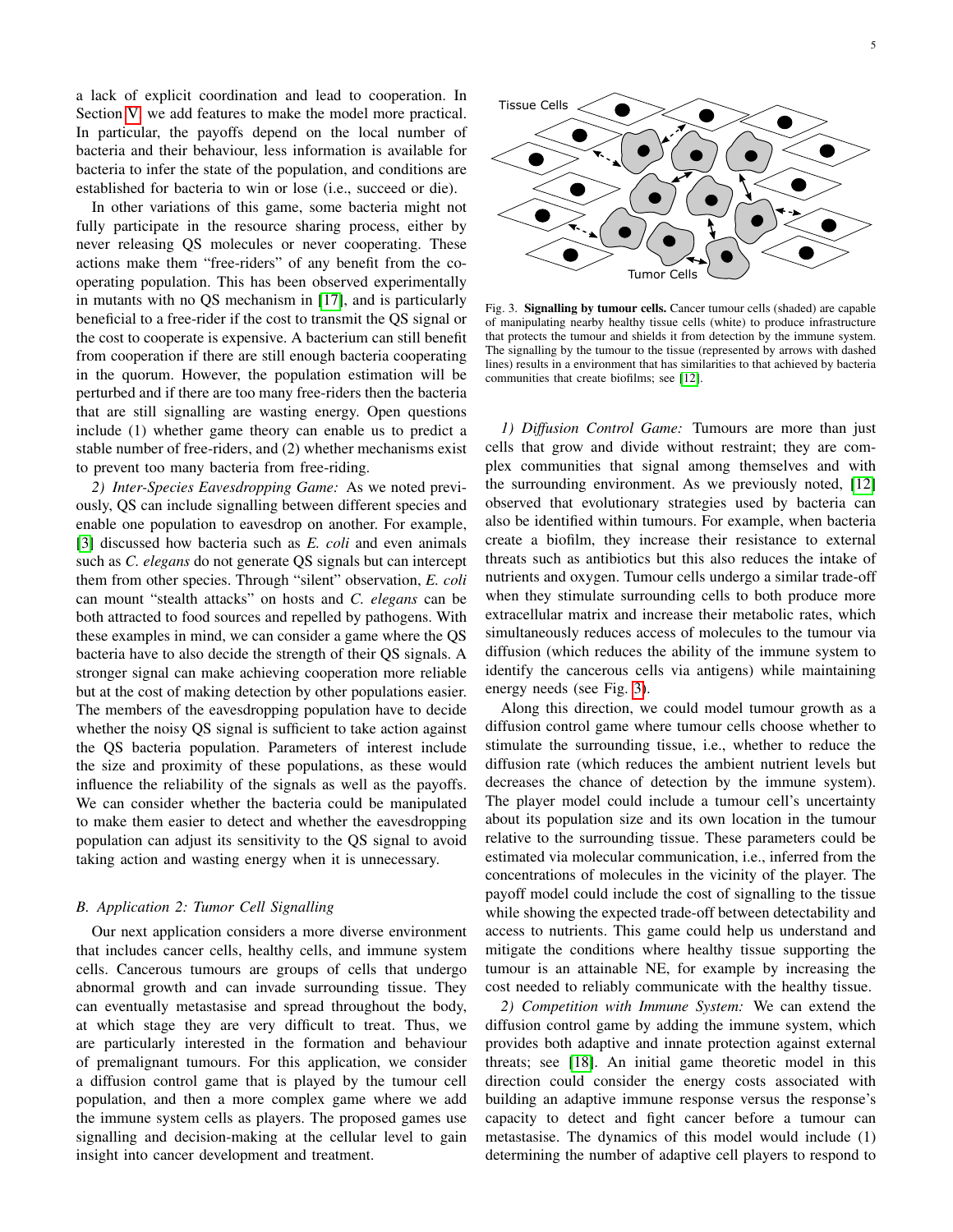the detection of a tumour, (2) the strategy of each adaptive immune cell to identify and respond to the tumour, and (3) the tumour cells' efforts to protect themselves and whether they are able to detect the immune system's behaviour. Each of these components would rely on noisy observations of propagating signals, e.g., the probability of tumour detection would rely on how easily antigens can reach and identify the tumour. Another work that considered this problem but not within the context of a game is [\[19\]](#page-9-18).

There is significant potential to explore this model, as [\[18\]](#page-9-17) reviewed epidemiological studies demonstrating that patients with compromised adaptive immunity can be at a *reduced* risk for some types of cancers, and environmental conditions can actually prompt innate immune cells to *promote* tumour growth by suppressing an adaptive response. This suggests that individual immune cells can indeed be modelled as players that could be manipulated to fight or support a tumour. Furthermore, the model could be integrated with clinical tools such as immunotherapy, where the adaptive immune system is modified to improve immunity against a particular target; see [\[20\]](#page-9-19).

#### V. CASE STUDY: BACTERIA RESOURCE SHARING

<span id="page-5-0"></span>We complete this paper with a case study of bacterial signalling. The case study is a more practical extension of our preliminary model in [\[6\]](#page-9-5). In particular, the entire game is modelled at the level of individual bacteria (such that payoffs are heterogeneous, even when bacteria have the same behaviour), bacteria use a noisy estimate of their current payoff to infer the state of the population, and bacteria can win or lose (i.e., succeed or die) as the game progresses. It is still a simple model, as we make many simplifying assumptions about the bacteria and we use rudimentary means to account for the signal propagation. Nevertheless, the model is sufficient to obtain interesting results that are consistent with intuition.

In this section, we summarize the system model and corresponding game, present and analyse simulation results, and provide comments on future directions for the model. For clarity of presentation, the full technical details of the model are described in the Appendix.

#### *A. Model and Game Summary*

We consider a static population of bacteria players. Every bacterium has an energy level; it gains energy from the environment and spends energy to operate. A player can die if it runs out of energy or succeed if it collects a sufficient amount. By "succeed," we mean that a player has sufficient energy to survive or proliferate and no longer participates as a formal player in the game.

We model the inter-dependence of players via the energy collection process and in consideration of their proximity because cell fitness has been shown to depend on cell density; see [\[9\]](#page-9-7). The strategy of every player is to be either greedy or cooperative. Greedy players require less energy than cooperators to operate. Generally, it is possible for proximity to be either positive or negative for either cooperating or greedy players; see [\[9\]](#page-9-7) for examples and experiments demonstrating each case. In this case study, we allow cooperative players to benefit by being close to each other (because they work together to improve resource access) whereas greedy players benefit by being separated (because they compete for resource access).

The heterogeneity in the energy collection model also drives asymmetry in the distribution of behaviour. The players estimate the amount of collected energy; this estimate can also be corrupted by additive white Gaussian noise (AWGN). The estimate is used to infer the size and behaviour of the total population by assuming that all other players are nearby and have homogeneous behaviour. From these inferences, a player compares its potential energy income from either behaviour and switches if it is both beneficial to do so and if the player can afford a "switching fee".

The game is played in multiple rounds. In every round, each player has its energy updated and it estimates the population state to determine its behaviour in the following round. The rounds continue until all the players are starved or successful, or until a maximum number of rounds has occurred.

#### *B. Results and Discussion*

We now consider simulations of the proposed game. We simulate the game where we randomly place the bacteria over a square region and they remain fixed for the rounds of that game. The system model parameters are configured as shown in Table [I](#page-8-0) in the Appendix. Each game begins with 50 cooperative and 50 greedy bacteria, and every player reestimates the state of the population (i.e., size and behaviour) in every round.

Since we are interested in the behavioural dynamics, we seek to characterize the changes in behaviour as the game progresses, the eventual number of starved and successful players, and which behaviour led to starvation or success. Thus, for each configuration we plot the number of playing, starved, and successful players of each behaviour as a function of the game round. Games are repeated (and locations regenerated) 100 times and all curves show the state of the players averaged over all games. Error bars show one standard deviation and are omitted when the standard deviation is less than 0.5 players.

In this preliminary analysis, we focus on three features. First, we set the average population density by controlling the size of the square region over which the bacteria are distributed. Second, we set whether the switching costs are sufficiently low to enable switching (if not, then the system progresses without an actual game being played). Finally, we set whether the collected energy is observed perfectly or with AWGN.

We consider a low average population density in Figs. [4,](#page-6-0) [5,](#page-6-1) and [6,](#page-6-2) where the players are distributed over a square of length  $100 \mu$ m. Based on our model, we expect that greedy behaviour would be more successful. This is confirmed in Fig. [4,](#page-6-0) where the players are prevented from switching their behaviours. The greedy players all succeed within 8 rounds, whereas the cooperative players are all dead within 25 rounds. When the switching costs are lowered, as considered in Fig. [5,](#page-6-1) all of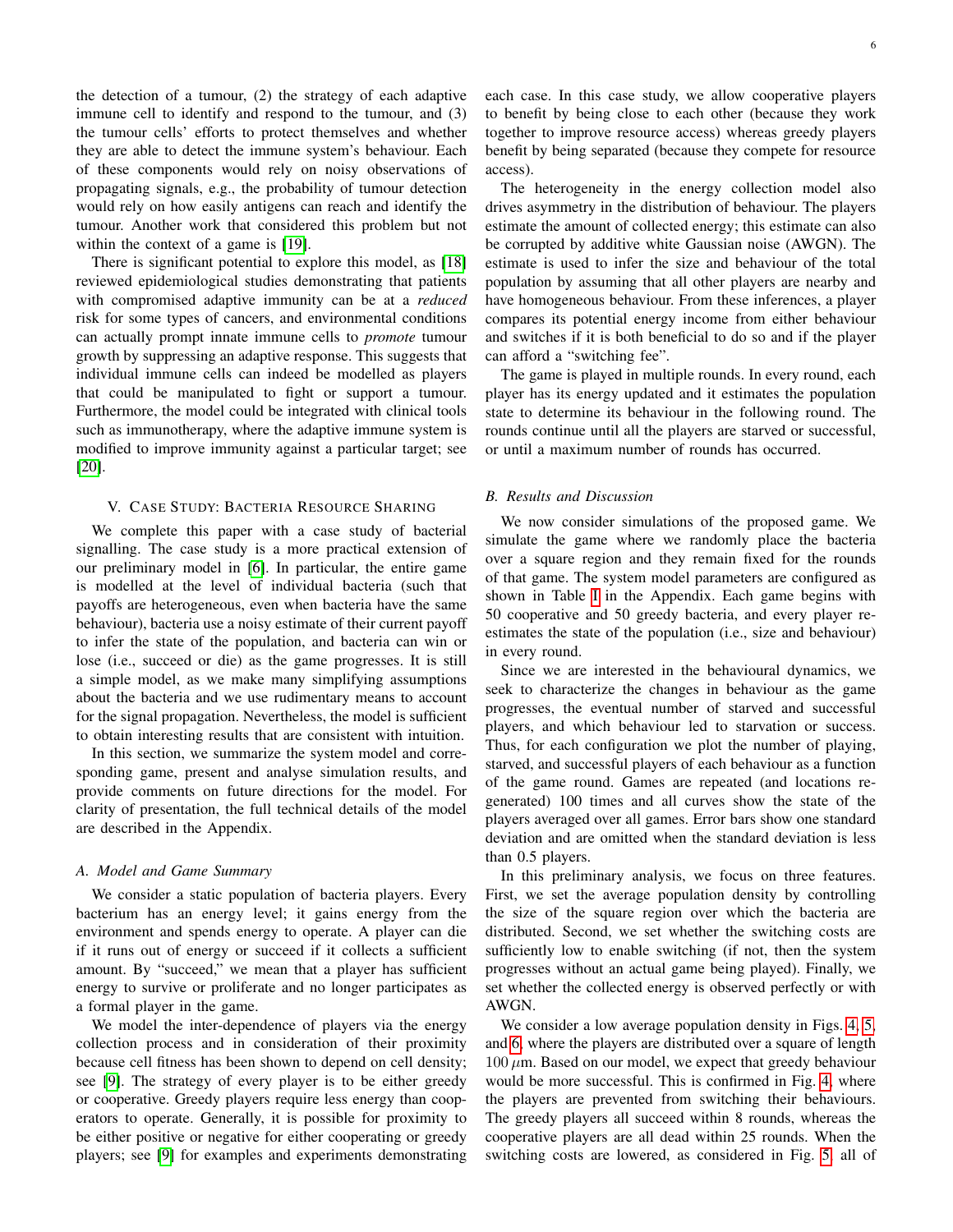

<span id="page-6-0"></span>Fig. 4. Behaviour with low density and no switching. The cooperative players all die and the greedy players all succeed.



<span id="page-6-1"></span>Fig. 5. Game with low density. All players become greedy and succeed.

the players switch to greedy and eventually succeed. However, when we then introduce AWGN to the population estimation in Fig. [6,](#page-6-2) a few initially cooperative players stay cooperative but they all die. These observations are all consistent with one of the underlying motivations for quorum sensing; bacteria waste energy if they engage in expensive cooperative behaviour when the population is too sparse.

We consider a high average population density in Figs. [7,](#page-6-3) [8,](#page-7-1) and [9,](#page-7-2) where the players are distributed over a square of length  $10 \mu$ m. Based on our model, we expect to see successful cooperators. This is confirmed in Fig. [7,](#page-6-3) where the players are prevented from switching their behaviours. Nevertheless, the dynamics are more interesting than in the low density case. A clear majority of cooperative players become successful, but they are also able to support a majority of the greedy players to also succeed. Interestingly, a small fraction of both subpopulations dies. This can occur in a local area where a cooperator is isolated or where too many greedy players are



<span id="page-6-2"></span>Fig. 6. Game with low density and estimation with AWGN. Most players become greedy and eventually succeed; players that stay cooperative die.



<span id="page-6-3"></span>Fig. 7. Behaviour with high density and no switching. Most players eventually succeed, albeit slowly, and some players (both greedy and cooperative) die.

close together.

When the switching costs are lowered in the high population density case, as considered in Fig. [8,](#page-7-1) all of the players cooperate and quickly succeed. We also observe this for *any* initial behaviour distribution (i.e., players switch to cooperate even when they are all greedy; not shown). However, when we then introduce AWGN to the population estimation in Fig. [9,](#page-7-2) most players succeed within 50 rounds but a significant fraction (on average about 20%) remain greedy. From our simple case study model, we see that noisy signalling information is sufficient to both *create* and *maintain* heterogeneous behavioural dynamics.

Finally, in Fig. [10](#page-7-3) we test two of the questions raised by the high density results. First, are cooperators essential for the survival of greedy players? In Fig. [10\(](#page-7-3)a), we initialize the players to be greedy and prevent switching. Most players quickly die and some that survive eventually succeed. Thus,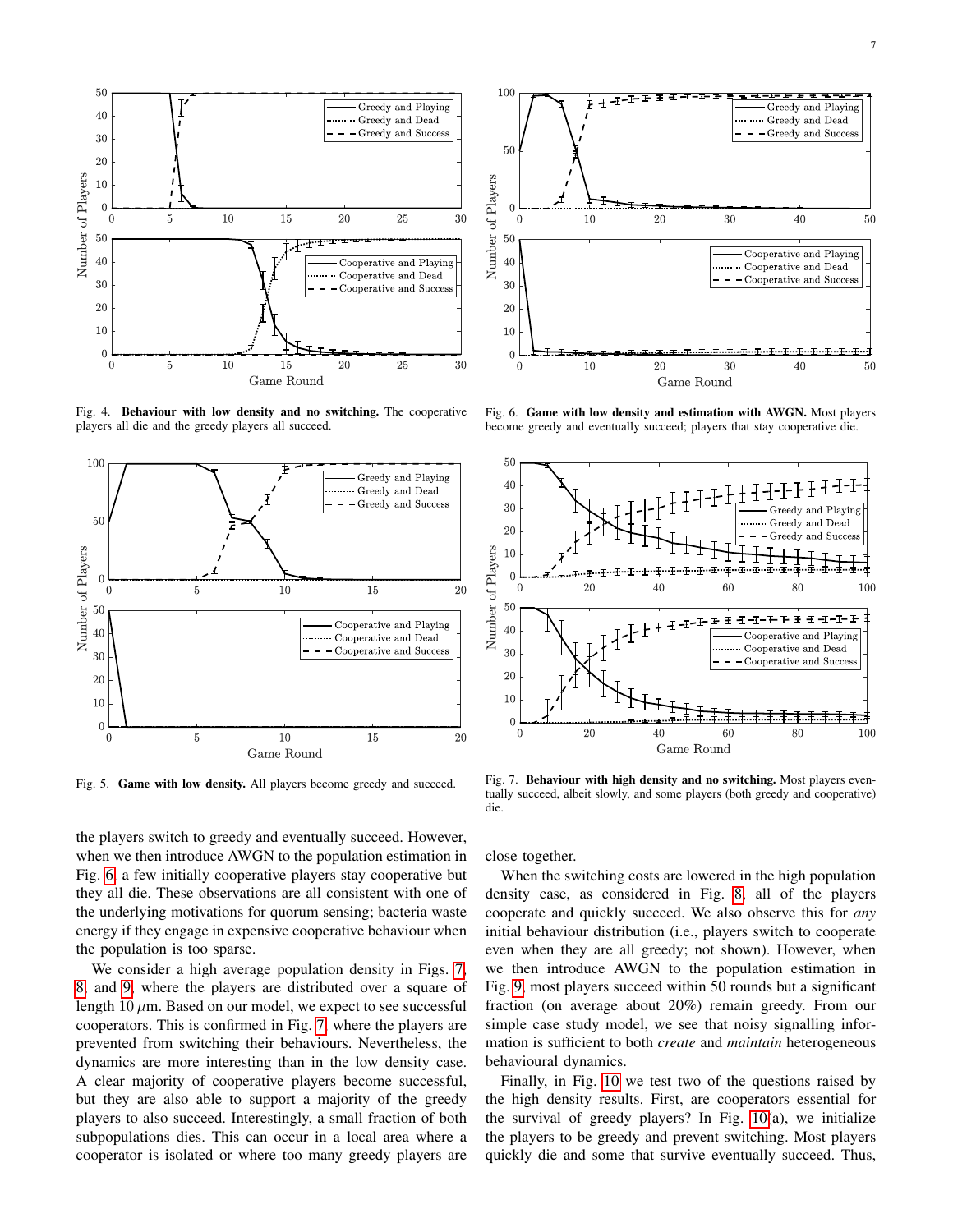

<span id="page-7-1"></span>Fig. 8. Game with high density. All players cooperate and succeed.



<span id="page-7-2"></span>Fig. 9. Game with high density and estimation with AWGN. Most players eventually succeed, including players that remained greedy (about 20% of the total population).

the greedy players in a dense environment need cooperative players so they can free-ride. Second, can greed still emerge in a population that is initially fully cooperative? In Fig. [10\(](#page-7-3)b), we observe the greedy behaviour when the population is initialized with cooperative players that make population estimates with AWGN. About 5% of the population becomes greedy due to the noisy estimation, and as in Figs. [7](#page-6-3) and [9](#page-7-2) they are able to succeed by free-riding off of the cooperators.

# *C. Future Directions*

This simple case study has many opportunities for further extension. We suggest some of these here, any of which could be integrated within the current framework. In particular, we could model molecule propagation with more precision, i.e., by explicitly including the stochastic reaction-diffusion dynamics that accompany low local molecule concentrations. Other uncertain quantities for individual players might include



<span id="page-7-3"></span>Fig. 10. Games with uniform initial behaviour. High density environment where (a) all players are forcibly greedy; (b) all players initially cooperate but estimate density with AWGN.

the environment resource level or the local quantity of stored energy. In terms of the system model, we could consider environments with heterogeneous types of players, each with their own selection of strategies. More complex strategies might include player mobility (e.g., to move towards a food source), additional types of signals (e.g., for parallel estimation and coordination), and reproduction.

In terms of the analysis, we could consider the impact of different initial player distributions or the size of the population. In particular, we are interested in scaling up the populations by at least a few orders of magnitude. This section focused on monitoring the behaviour distribution as games progressed; we could alternatively consider the system equilibrium or the time until equilibrium as a function of the system parameters, such as the costs. We could also monitor the specific locations of the players in addition to their individual behaviour. Last but not least, we seek optimization problems and analytical results, including game theoretical analysis, to support the simulations and provide additional insight into the control of microscopic populations.

## VI. CONCLUSIONS

<span id="page-7-0"></span>In this paper we identified opportunities to integrate game theoretic modelling with noisy signalling for real-time behavioural dynamics in microscopic environments. Integrating game theory and molecular communication can help us understand and possibly manipulate the competitive dynamics at a physical scale that accounts for the actions taken by individual cells. We identified how game theoretic models based on our approach are distinct from existing microscopic games in that they account for both *real-time* and *local* behaviour with *noisy* information. We presented bacteria resource sharing and tumour cell signalling as two sample applications whose analysis and understanding could benefit from this integrated approach and potentially lead to control. In particular, we used a simple bacteria resource sharing game as a case study with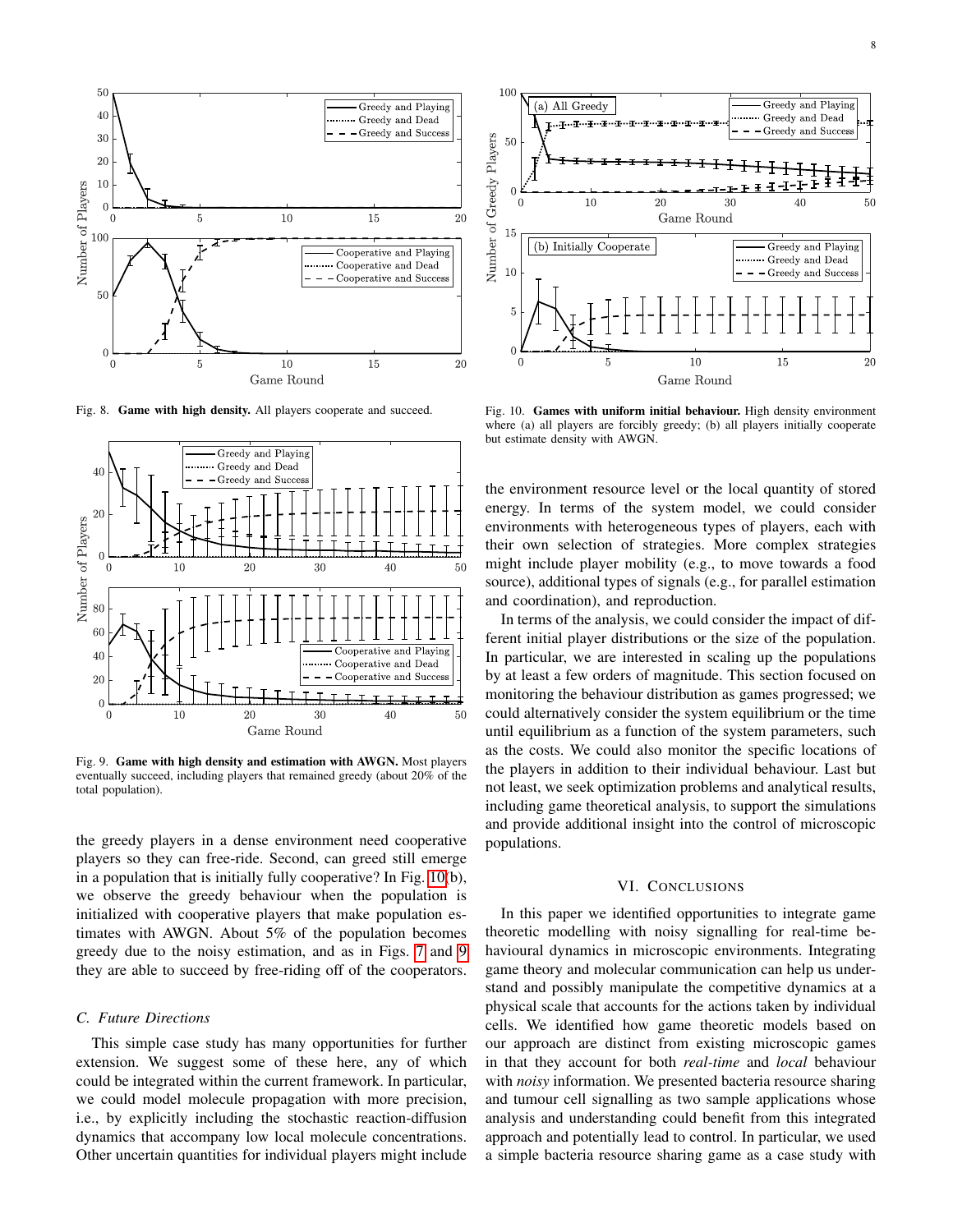<span id="page-8-0"></span>TABLE I SIMULATION PARAMETERS USED IN SECTION [V.](#page-5-0) ENERGY AND COST PARAMETERS HAVE ARBITRARY UNITS.

| Parameter                           | Symbol                                                              | Value                                        |
|-------------------------------------|---------------------------------------------------------------------|----------------------------------------------|
| # of Realizations per Game          |                                                                     | 100                                          |
| Population Size                     | N                                                                   | 100                                          |
| Resource Strength                   | R.                                                                  | 1                                            |
| Initial Energy                      | $E_0$                                                               | 50                                           |
| <b>Starving Energy</b>              | $E_1$                                                               | 0                                            |
| Success Energy                      | $E_{\rm u}$                                                         | 100                                          |
| <b>Operating Cost</b>               | $\{c_{\rm c},c_{\rm g}\}$                                           | $\{5,1\}$                                    |
| <b>Individual Conversion Factor</b> | $\{\alpha_{\rm c},\alpha_{\rm g}\}\$                                | $\{1, 10\}$                                  |
| Inter-Player Conversion Factor      | $\{\beta_{c,c}, \beta_{c,g},$<br>$\beta_{\rm g,c}, \beta_{\rm g,g}$ | $\{10, 5, -5,$<br>$-10$ $\mu$ m <sup>2</sup> |
| Nominal Minimum Distance            | $d_{\min}$                                                          | $2 \mu m$                                    |
| <b>Behaviour Switching Cost</b>     | $\{s_{\rm c},s_{\rm g}\}\$                                          | $\{20, 10\}$                                 |

an analytical model and simulations. We anticipate that many other microscopic scenarios could also benefit.

#### VII. ACKNOWLEDGMENT

This work was supported in part by the Natural Sciences and Engineering Research Council of Canada (NSERC) through a postdoctoral fellowship.

#### APPENDIX

In this Appendix, we present the detailed system model of the bacteria signalling case study in Section [V](#page-5-0) and describe how a game proceeds. We also list all of the parameter values used in the simulations in Table [I.](#page-8-0)

## *A. System Model*

A population  $A$  of  $N$  bacteria is uniformly distributed over an environment. The environment provides an ambient resource strength  $R$ . The *j*th bacterium is a player with energy  $E_j$  that will starve if its energy reduces to  $E_1$  and succeed if its energy increases to  $E_{\rm u}$ .

Time progresses through a series of rounds of arbitrary length. In practice, a round should be on the order of the time required to modify gene expression (i.e., minutes or hours; see [\[21\]](#page-9-20)), and much longer than the typical time for signalling molecules to diffuse across the population (i.e., seconds for a microscale population). In the  $m$ th round, the energy is updated as

<span id="page-8-2"></span>
$$
E_j[m] = E_j[m-1] + r_j[m] - c,\t(1)
$$

where  $E_j[0] = E_0$ ,  $r_j[m] = f(R)$  is the reward to the jth player, and  $c$  is the cost in energy for the player to maintain its current behaviour. A player can be cooperative or greedy. Cooperation is more expensive than greed, i.e.,  $c_c > c_g$ . We scale the reward  $r_j$  by a cooperation scaling factor  $\gamma_j$ , such that

$$
r_j[m] = \gamma_j[m]R,\tag{2}
$$

where  $\gamma_i$  depends on the behaviour of all of the players. Cell fitness has been shown to depend on the proximity of other cells; see [\[9\]](#page-9-7). A simple model that accounts for this is

<span id="page-8-1"></span>
$$
\gamma_j[m] = \alpha_j + \sum_{k \in \mathcal{A}/j} \frac{\beta_{k,j}}{(d_{k,j} + d_{\min})^2},\tag{3}
$$

where a player's individual capacity  $(\alpha_i)$  to convert the resource to energy is added to the impact of all of the other players in the population  $A$ . The individual conversion capacity can take values  $\alpha_j \in \{\alpha_{\rm c}, \alpha_{\rm g}\}\,$ , depending on whether the player is cooperative or greedy, respectively.  $\beta_{k,j}$  is a measure of how the kth player's behaviour affects the energy conversion of the jth player.  $d_{k,j}$  is the distance between the *j*th and *k*th players, and  $d_{\text{min}}$  is a nominal minimum distance that we choose to be about the size of a player. Thus, the impact of another player is inversely proportional to the square of the distance to that player. We choose this because the propagation time of a diffusing molecule increases with the square of the distance; see [\[22\]](#page-9-21).

The inter-player conversion  $\beta_{k,j}$  can take values  $\beta_{a,b}$ , where  $a \in \{c, g\}$  is the behaviour of the kth player and  $b \in \{c, g\}$  is the behaviour of the  $j$ th player. In this case study, we choose the cooperation scaling factor  $\gamma_i$  so that cooperative players benefit by being close to each other whereas greedy players benefit by being separated.

Thus, to achieve the desired impact of proximity on the cooperation scaling factor in [\(3\)](#page-8-1), we impose that  $\beta_{c,c} > 0$ ,  $\beta_{\rm c,g} > 0$ ,  $\beta_{\rm g,g} < 0$ , and  $\beta_{\rm g,c} < 0$ , i.e., a cooperative player always improves the conversion of nearby players and a greedy player always degrades the conversion of nearby players. The relative values are tunable, but in this work we consider that  $\beta_{c,c} > \beta_{c,g}$  (i.e., a player will receive a greater reward due to a cooperator if it also cooperates) and that  $\beta_{g,g} < \beta_{g,c}$  (i.e., a cooperating player is more resilient to the presence of a greedy player). Furthermore, we assume that a starved player (energy below  $E<sub>1</sub>$ ) is dead and no longer has an impact on the energy conversion of the other players, whereas a successful player (energy above  $E_u$ ) continues the behaviour that made it successful, such that it affects other players as if it were still playing.

While [\(3\)](#page-8-1) may be a reasonable approximation for how bacterial players affect each other, it would be unreasonable to expect that the players could accurately evaluate [\(3\)](#page-8-1) with perfect information about the environment. In particular, a bacterium would not have perfect knowledge of the location and behaviour of all other bacteria in the population, although it may be able to infer some information from the propagation of signalling molecules; see [\[15\]](#page-9-14). To keep things simple in this case study, we assume that each bacterium makes a noisy estimate of  $\gamma_i[m], \hat{\gamma}_i[m]$ , that is impaired by zeromean Additive White Gaussian Noise with variance equal to  $\gamma_i[m]$ . From  $\hat{\gamma}_i[m]$ , the player estimates the population size by assuming that the behaviour of the rest of the population is *homogeneous* and that all players are *adjacent*, i.e.,  $d_{k,j} = 0$ . From [\(3\)](#page-8-1), the population estimate  $\hat{N}_j[m]$  is then

$$
\hat{N}_j[m] = \frac{(\hat{\gamma}_j[m] - \alpha_j) d_{\min}^2}{\beta_{k,j}},\tag{4}
$$